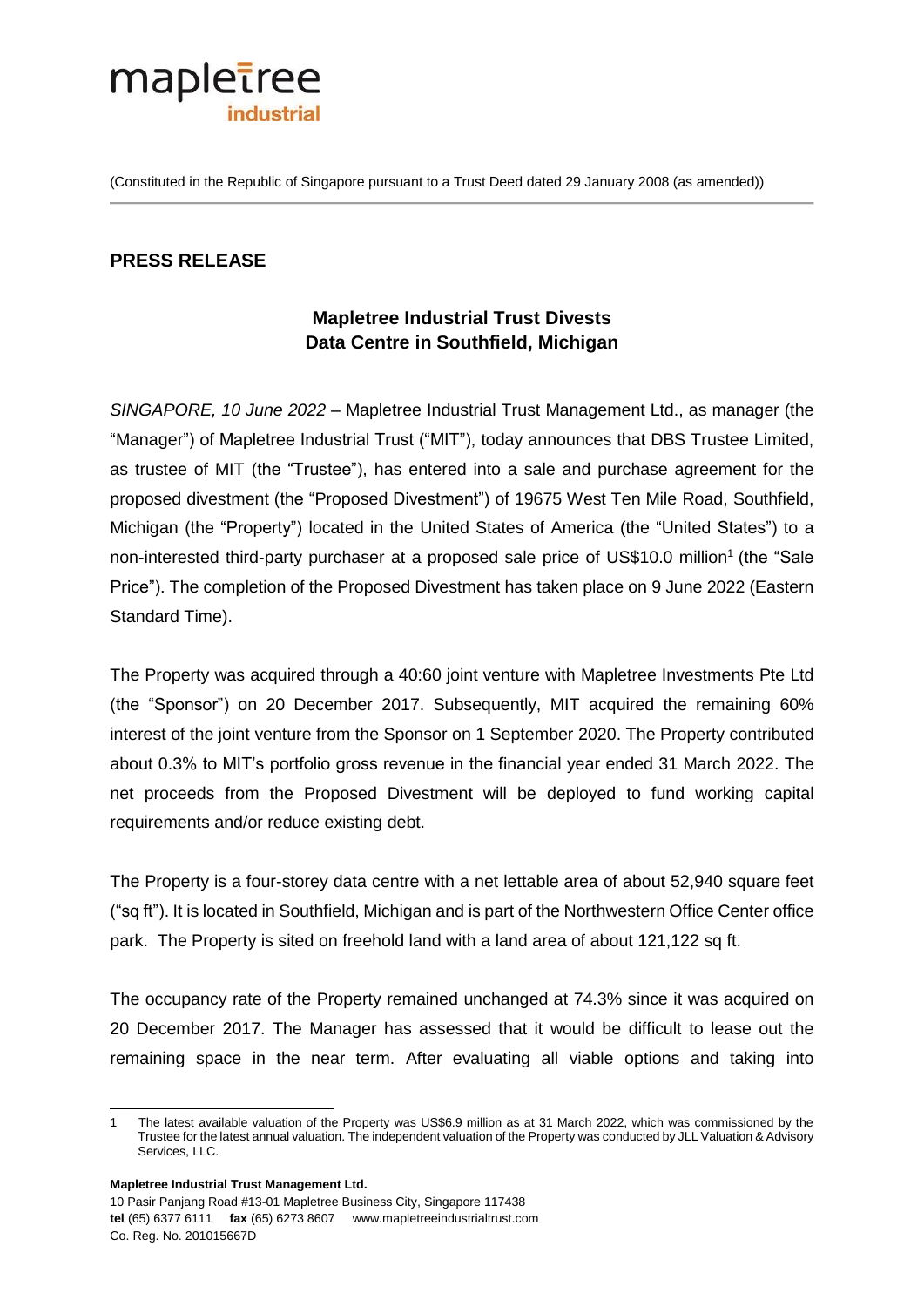consideration the Property's small land plot, the Manager concluded that divesting the Property at the offered price was in the best interest of Unitholders. The existing tenant was selected as the successful bidder with the highest bid following a request for proposal process conducted in November 2021.

Mr Tham Kuo Wei, Chief Executive Officer of the Manager, said, "After evaluating various options for the Property, we have concluded that divestment at the offered price would be the optimal option. The Proposed Divestment signifies our proactive efforts in the rejuvenation and rebalancing of MIT's portfolio in the United States to improve portfolio quality."

Following the completion of the Proposed Divestment on 9 June 2022 (Eastern Standard Time), MIT owns 141 properties, comprising 85 properties in Singapore and 56 properties in North America<sup>2</sup>.

For further information, please contact:

#### **Mapletree Industrial Trust Management Ltd.**

Melissa TAN Director, Investor Relations Tel: +65 6377 6113 Email: melissa.tanhl@mapletree.com.sg CHENG Mui Lian Manager, Investor Relations Tel: +65 6377 4536 Email: cheng.muilian@mapletree.com.sg

Website: www.mapletreeindustrialtrust.com

 $\frac{1}{2}$ Includes 13 data centres in North America held through the joint venture with the Sponsor.